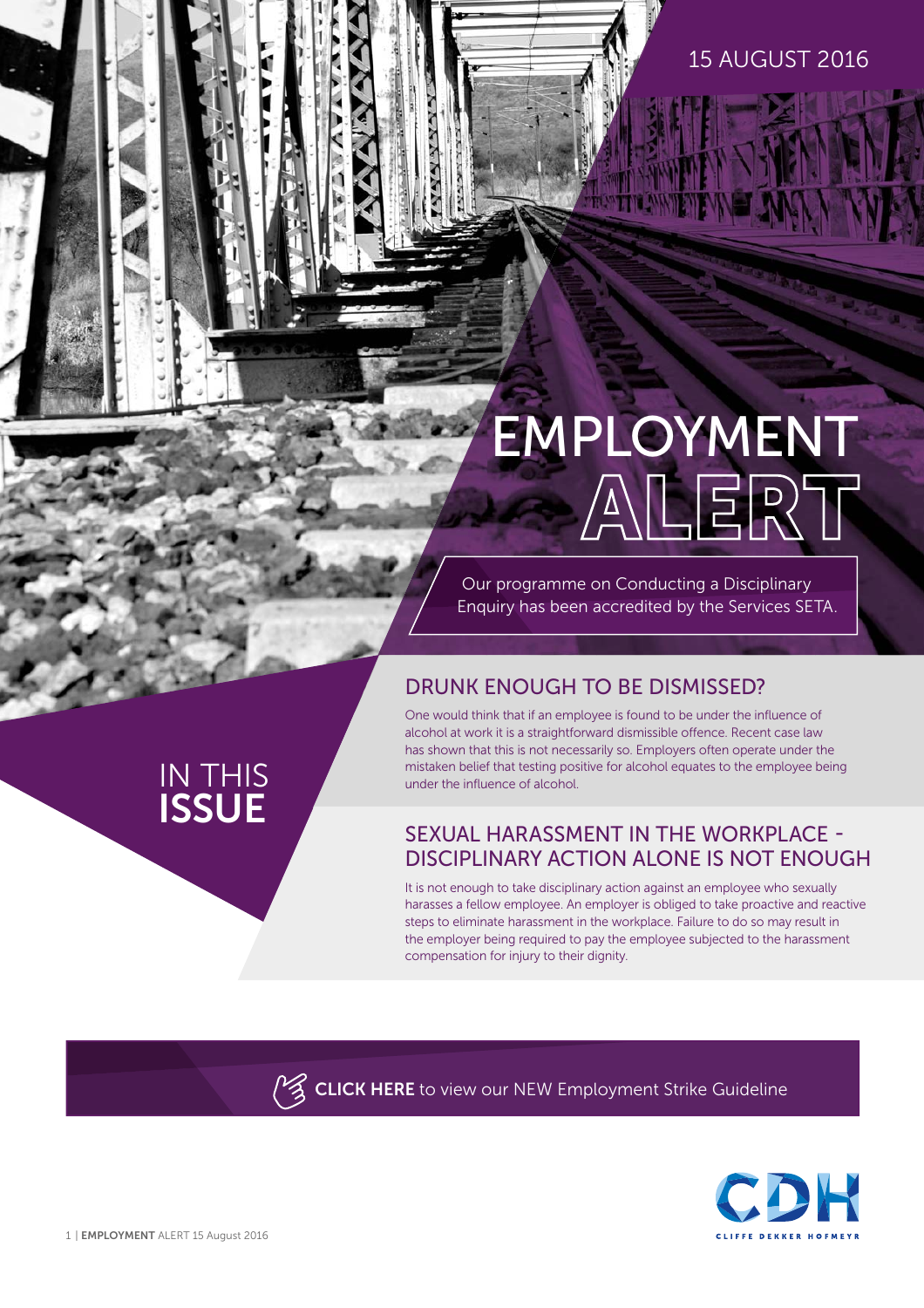# DRUNK ENOUGH TO BE DISMISSED?

*Alcohol and drug abuse is a form of misconduct. Schedule 8 of the Code of Good Practice of the Labour Relations Act, No 66 of 1995 (LRA) recognises misconduct by an employee as a fair reason for* 

*In Tosca Labs v CCMA 2012 33 ILJ 1738 (LC) the Labour Court found that a positive test result on a breathalyser test is not sufficient proof to indicate that the employee was under the influence of alcohol.* 

*dismissal.* One would think that if an employee is found to be under the influence of alcohol at work it is a straightforward dismissible offence. Recent case law has shown that this is not necessarily so. Employers often operate under the mistaken belief that testing positive for alcohol equates to the employee being under the influence of alcohol.

> Alcohol and drug abuse is a form of misconduct. Schedule 8 of the Code of Good Practice of the Labour Relations Act, No 66 of 1995 (LRA) recognises misconduct by an employee as a fair reason for dismissal.

There are two scenarios in which an employee may be charged for their use of alcohol at the workplace:

The first scenario is where the employee's drunkenness can be proven by sight, smell and/or the conduct of the employee. Factors showing drunkenness include aggressive behaviour from the employee, slurred speech and bloodshot eyes. The degree of drunkenness has to be to such an extent that it impairs the employee's ability to work. The onus is on the employer to prove this. No expert witness is required for such purposes.

The second scenario is where an employee tests positive for alcohol on a breathalyser apparatus. A positive outcome does not necessarily prove that the employee is under the influence of alcohol or that the employee's ability to work has been impaired. Employers often mistakenly believe that a positive test result is

sufficient proof to show that the employee was under the influence of alcohol and then mistakenly charge the employee for being under the influence of alcohol. Recent case law has confirmed that a positive test result is not necessarily sufficient to dismiss an employee. In *Tosca Labs v CCMA* 2012 33 ILJ 1738 (LC) the Labour Court found that a positive test result on a breathalyser test is not sufficient proof to indicate that the employee was under the influence of alcohol. The court referred to *Tanker Services (Pty) Ltd v Magudulela* 1997 12 BLLR 1552 (LAC) which stated that the real test is whether the employee's competence to perform their work has been impaired. In this case the employee was able to perform his tasks and the court held that the dismissal was substantively unfair.

#### What should an employer do?

The employer should adopt a zero tolerance in terms of its alcohol policy in the workplace. Such policy should be specific and also provide for a summary dismissal, even when the employee has just been tested positive for the use of alcohol or drugs. The rational for such policy should be

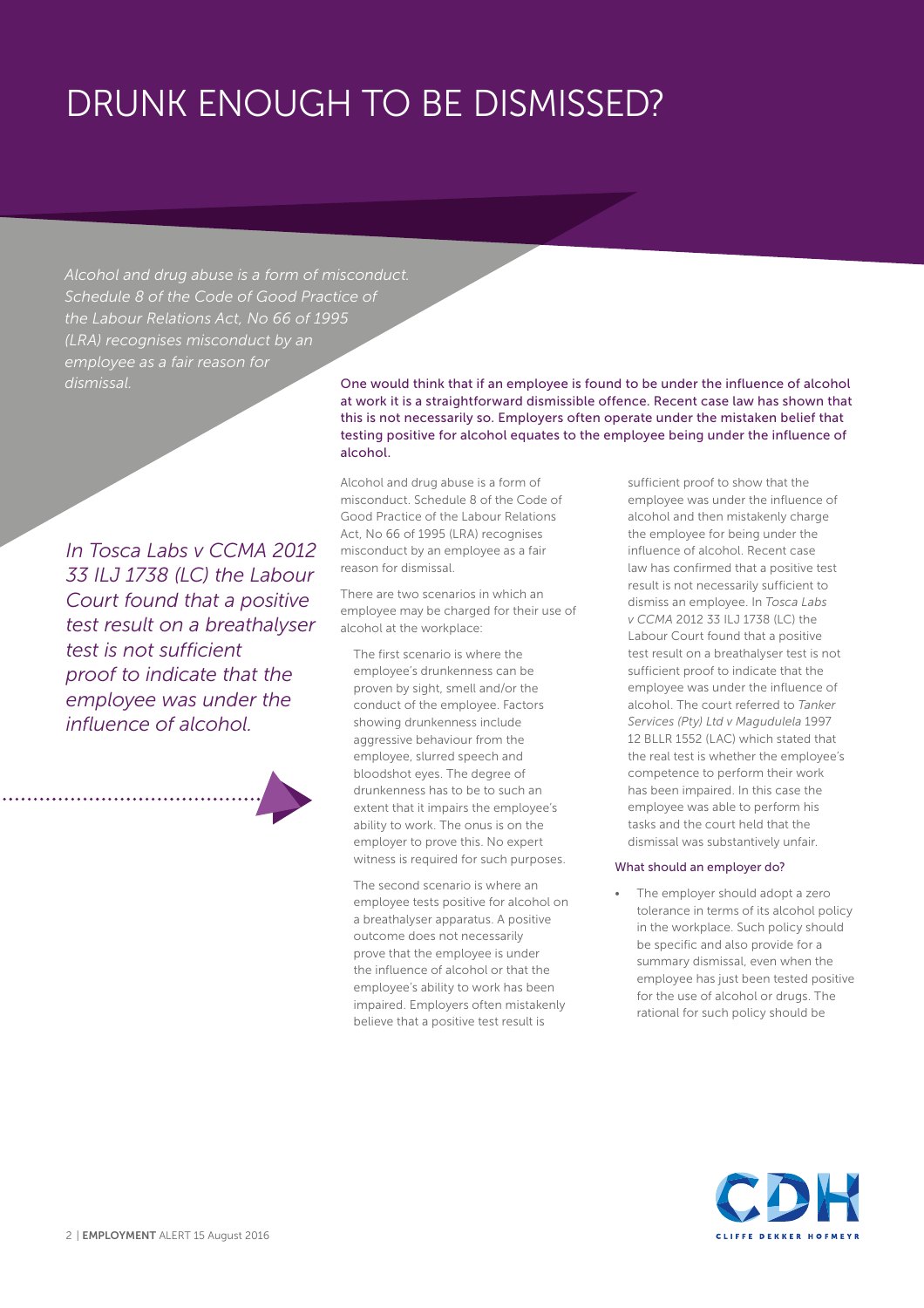# DRUNK ENOUGH TO BE DISMISSED?

## **CONTINUED**

*The employer should always ensure that all employees are aware that there is a zero tolerance policy and that if they test positive for any usage of alcohol, they will be in breach of the policy and may be subjected to disciplinary action and possible dismissal.* 

based on the safety considerations of the employer. This means that an employee may be summarily dismissed irrespective of whether his/her ability to work is impaired or not. To adopt such a policy depends on the status thereof and may sometimes simply require consulting with the employees before the implementation of such policy. The employer should always ensure that all employees are aware that there is a zero tolerance policy and that if they test positive for any usage of alcohol, they will be in breach of the policy and may be subjected to disciplinary action and possible dismissal.

- In addition to the above, the breathalyser apparatus should be properly calibrated and the person administering the test should be trained to do so correctly. The test should also always be done in the presence of a witness.
- However where possible and applicable, evidence should preferably be obtained to show that the employee's ability to work was impaired – if that was indeed the case.
- If it emerges that an employee is dependent on alcohol the employer has an obligation to consider providing counselling and assist the employee as is set out in item 10 of Schedule 8 of the LRA.

*Hugo Pienaar and Elizabeth Sonnekus*



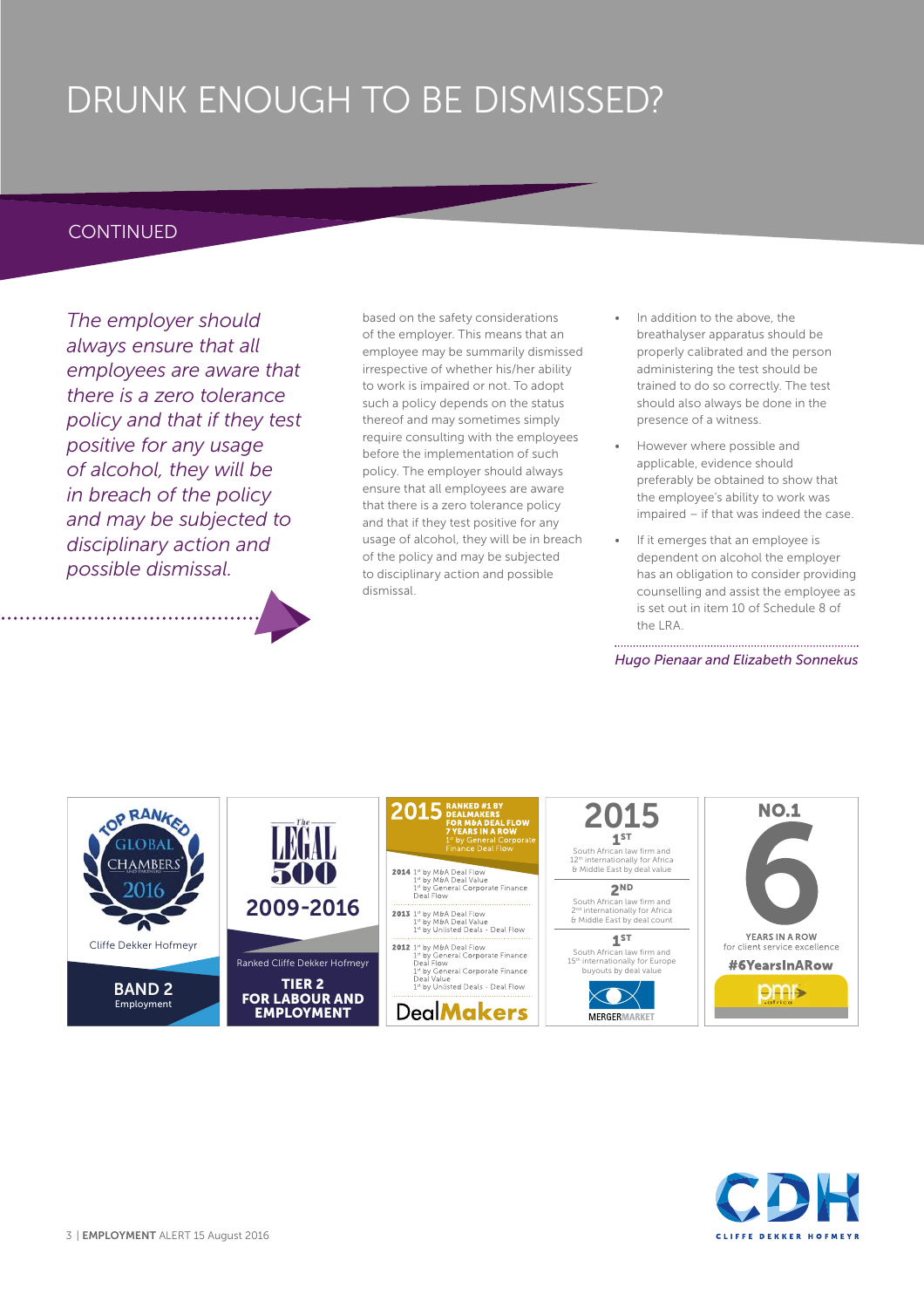# SEXUAL HARASSMENT IN THE WORKPLACE - DISCIPLINARY ACTION ALONE IS NOT ENOUGH

*In terms of the Employment Equity Act, No 55 of 1998 (EEA) harassment of an employee is a form of unfair discrimination and is* 

*The employer was found to have taken insufficient steps to avoid employer liability in terms of s60 of the EEA.* 

*prohibited.* It is not enough to take disciplinary action against an employee who sexually harasses a fellow employee. An employer is obliged to take proactive and reactive steps to eliminate harassment in the workplace. Failure to do so may result in the employer being required to pay the employee subjected to the harassment compensation for injury to their dignity.

> In terms of the Employment Equity Act, No 55 of 1998 (EEA) harassment of an employee is a form of unfair discrimination and is prohibited. The Labour Appeal Court has characterised sexual harassment as "the most heinous misconduct that plagues a workplace" [*Motsamai v Everite Building Products (Pty) Ltd* [2011] 2 BLLR (LAC)].

Harassment triggers the following obligations under s60 of the EEA:

- The conduct must be brought to the attention of the employer immediately.
- The employer must consult all relevant parties and take the necessary steps to eliminate the harassment and comply with the provisions of the EEA.
- If the employer fails to take the abovementioned necessary steps and it is proved that the employee has breached the relevant provisions of the EEA, the employer must be deemed also to have breached the provisions of the EEA.
- An employer is not liable for the conduct of the employee if the employer is able to prove that it did all that was reasonably practicable to ensure that the employee would not act in breach of the EEA.

The above obligations were considered in a recent CCMA decision in which an employee's request for a day off was

granted by her manager, subject to her granting him sexual favours. The act of sexual harassment was not in dispute. What was in dispute was the liability of the employer, if any, for the supervisor's misconduct. In relation to the obligations in terms of s60, the commissioner found as follows:

- The employee had discharged the obligation to notify the employer of the conduct immediately.
- The employer appreciated the seriousness of the conduct, advised the employee of the formal and informal approach that could be taken, followed the formal approach and convened a disciplinary hearing resulting in the supervisor being issued with a final written warning and removed from a position of authority over other employees.
- In addition, the employer had implemented a sexual harassment policy before the incident and had communicated the terms of the policy to its employees. It had also offered the employee assistance through the employee assistance programme. The employee was given time off to see a doctor and she was transferred to another department where she would not be required to work alone, as recommended by her doctor.

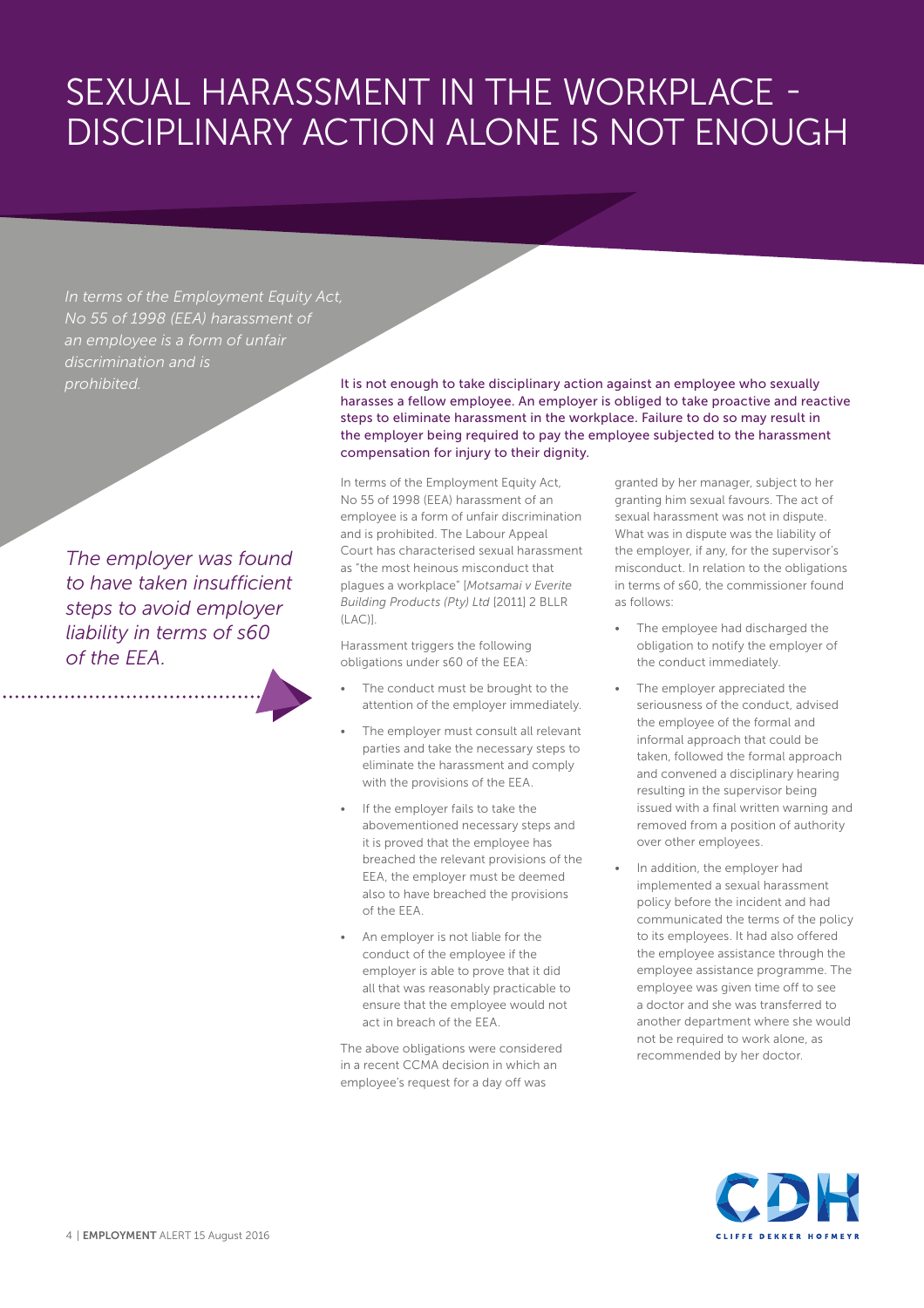# SEXUAL HARASSMENT IN THE WORKPLACE - DISCIPLINARY ACTION ALONE IS NOT ENOUGH

## **CONTINUED**

*The award is a clear warning to employers that taking disciplinary action against an employee who is accused of sexually harassing a fellow employee may not be sufficient and that proactive and reactive steps are necessary to avoid liability under s60 of the EEA.* 

• Notwithstanding the above steps taken by the employer, the employer was found to have taken insufficient steps to avoid employer liability in terms of s60 of the EEA. As the EEA does not provide guidance as to what constitutes necessary steps to avoid this liability, the commissioner had regard to the Amended Code of Good Practice on the Handling of Sexual Harassment Cases in the Workplace issued in terms of the EEA (Code). The Code encourages employers to develop and implement policies and procedures that will lead to the creation of workplaces that are free of sexual harassment, where employers and employees respect one another's integrity, dignity, privacy and equality. The commissioner found that the duty on the employer is both reactive and proactive. The commissioner found that notwithstanding the steps that the employer had taken, there appeared to have been a shift in the employer during the course of the disciplinary hearing, and that it appeared that the employer became more intolerant of the employee. By way of example, the employee asked for an apology, which the employer did not require

the supervisor to give, on the basis that the supervisor had been sufficiently humiliated. The shift on the part of the employer was not explained by the employer.

The commissioner found the employer liable for the conduct of the supervisor and compensated the employee for loss of dignity flowing from the unfair discrimination in the amount of R10,000.

Without pronouncing on the merits or otherwise of the case, the award is a clear warning to employers that taking disciplinary action against an employee who is accused of sexually harassing a fellow employee may not be sufficient and that proactive and reactive steps are necessary to avoid liability under s60 of the EEA. The EEA empowers a commissioner to make an appropriate award to give effect to the provisions of the EEA which may include payment of compensation, payment of damages and/ or an order directing the employer to take steps to prevent the same or similar unfair discrimination from occurring in the future.

*Gillian Lumb and Anli Bezuidenhout*

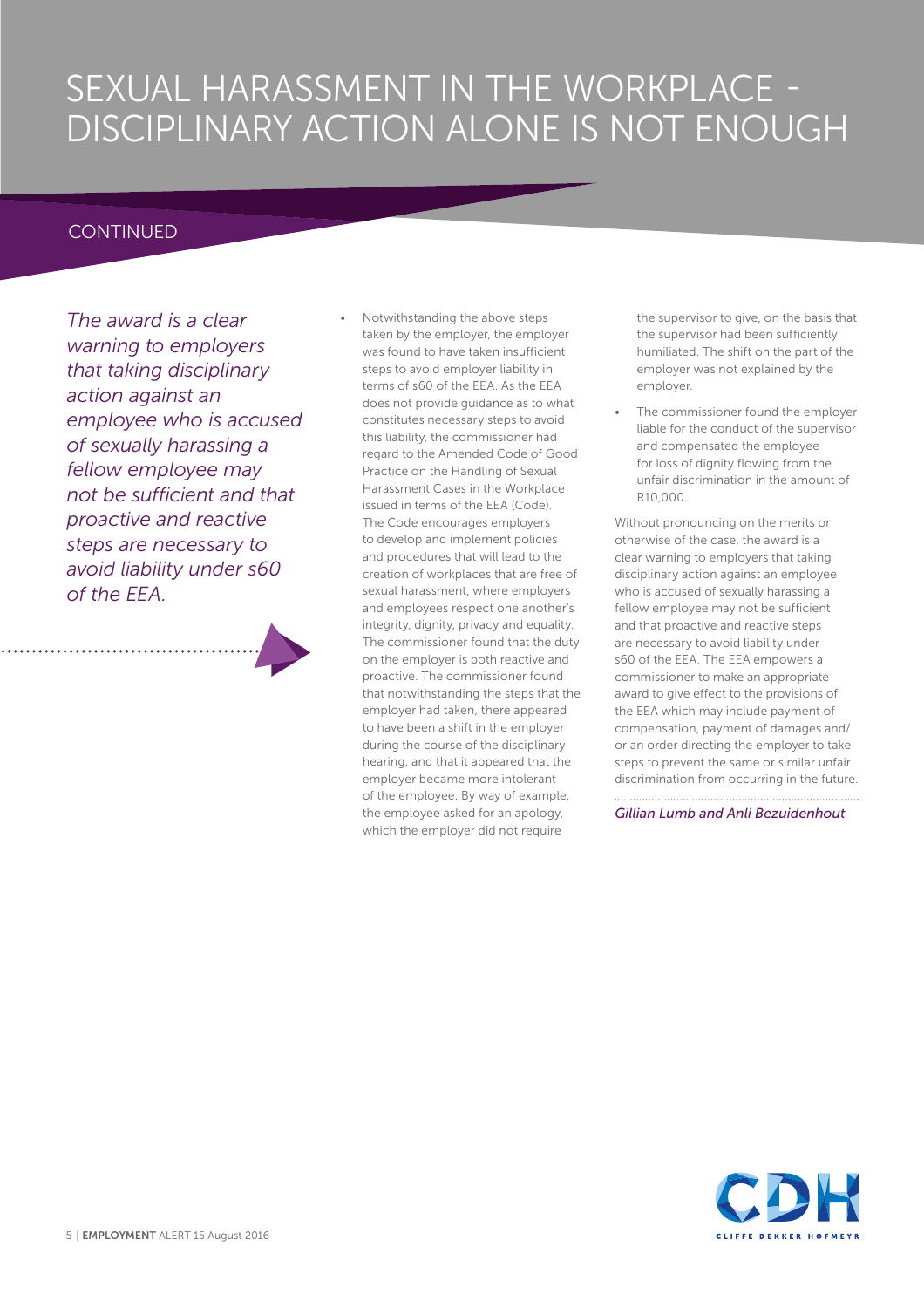

**[CLICK HERE T](http://www.cliffedekkerhofmeyr.com/export/sites/cdh/en/practice-areas/downloads/Employment-Strike-Guideline.pdf)O FIND OUT MORE**

CHAMBERS GLOBAL 2014 - 2016 ranks our Employment practice in Band 2: Employment.

Aadil Patel ranked by CHAMBERS GLOBAL 2015 - 2016 in Band 2: Employment.

Hugo Pienaar ranked by CHAMBERS GLOBAL 2014 - 2016 in Band 2: Employment.

Fiona Leppan ranked by CHAMBERS GLOBAL 2016 in Band 3: Employment.

Michael Yeates named winner in the **2015** and **2016 ILO Client Choice International**  Awards in the category 'Employment and Benefits, South Africa'.